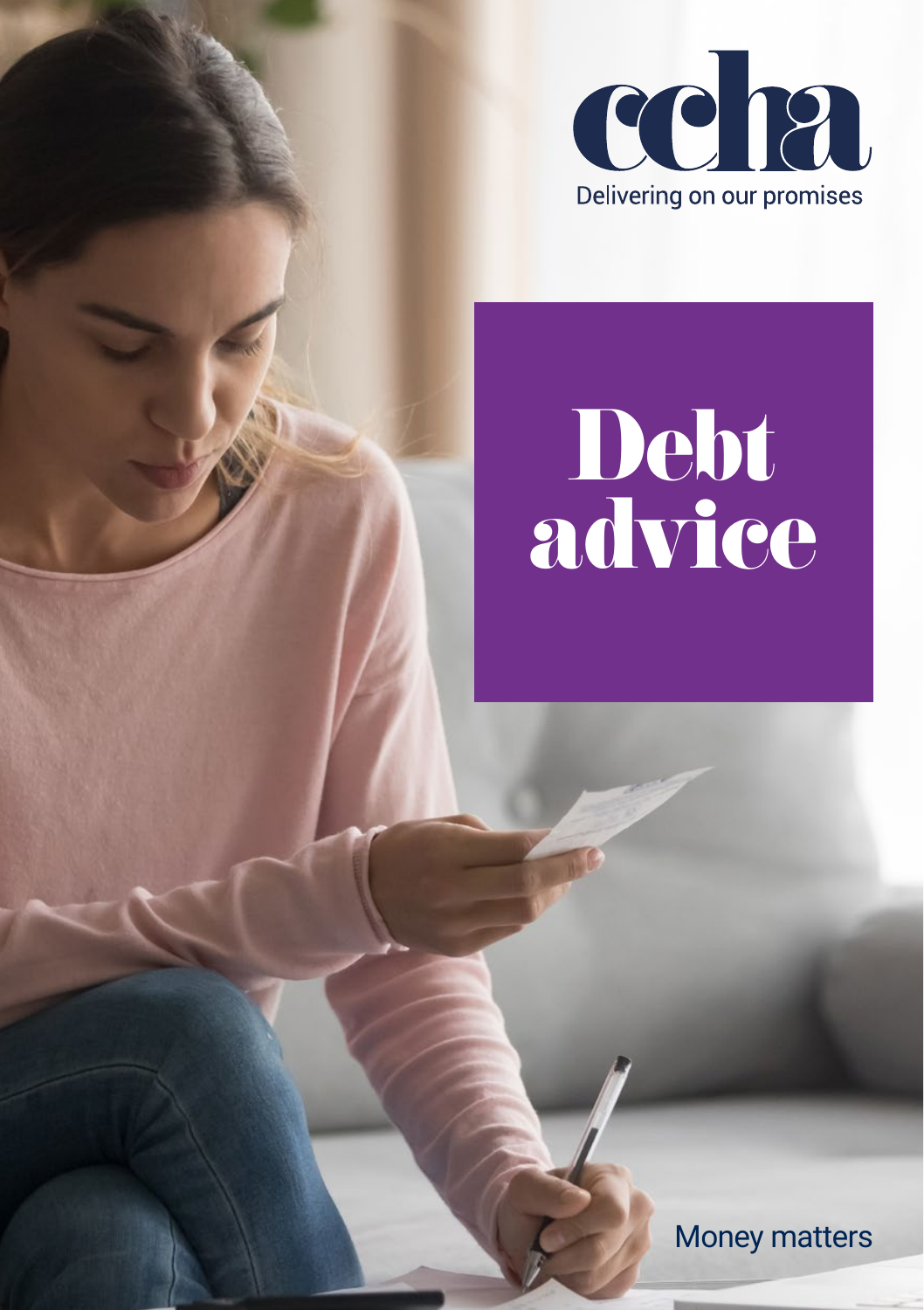"We will assist residents in financial difficulty"

If you need any help with Debt Advice please contact:

 $\overline{\bullet}$ 

**Welfare and Debt Advice Officer** telephone: 0738 425 5630

**General needs Income Recovery Officer** telephone: 020 8633 8768 **Senior Income Recovery Officer** telephone: 020 8633 8773

**Intensive Housing Services Tenancy Management Officers** telephone: 020 8680 7532

Or email: [income@ccha.biz](mailto:income%40ccha.biz?subject=)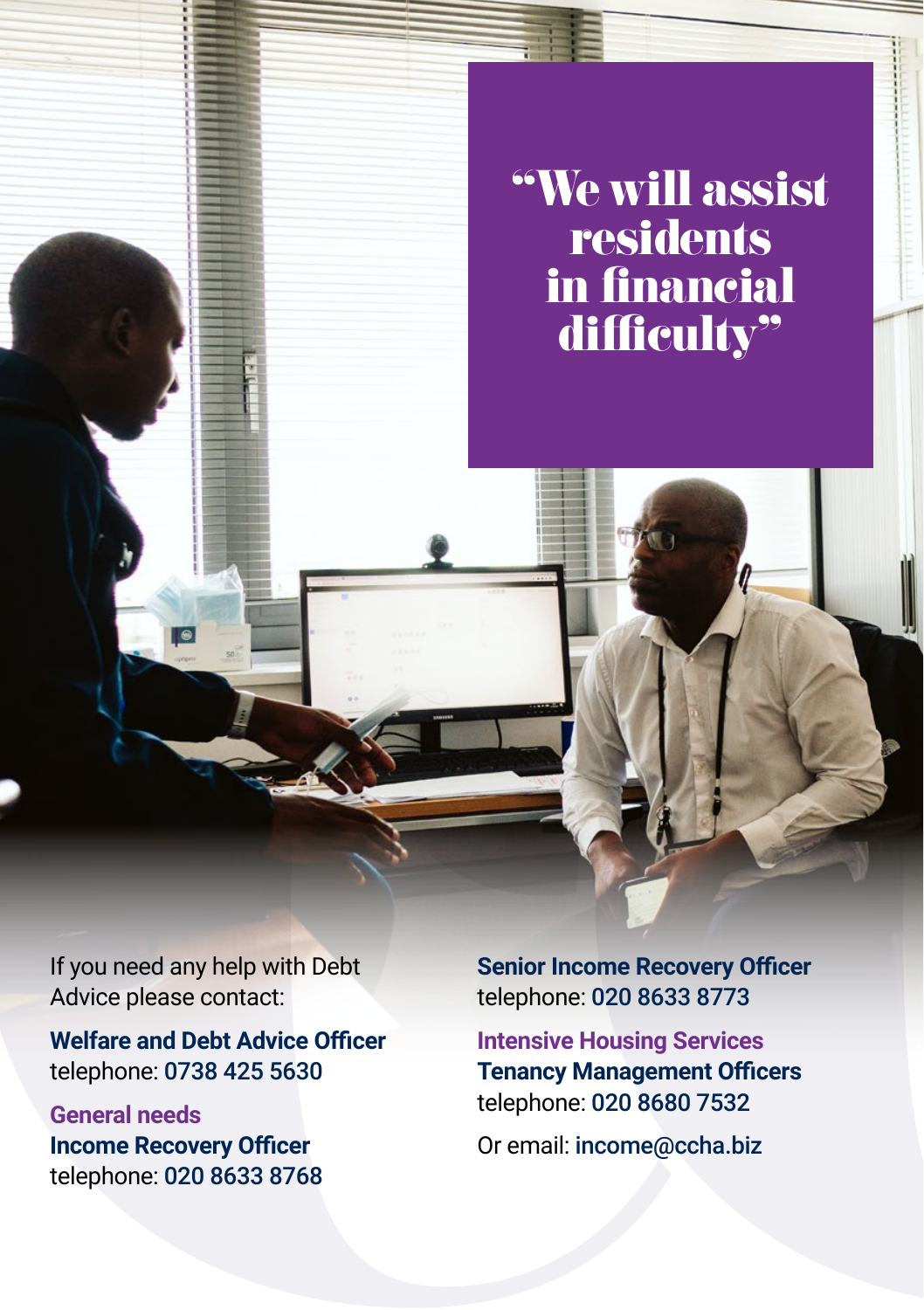# How do I pay my rent?

#### **Direct Debit**

Direct Debit is the easiest way to pay. Payments can be made any day of the month and any frequency. Two weeks notice is needed to set up a Direct Debit.

#### **Standing Order**

You can set this up so that your rent payment leaves your bank account on any date and any frequency at short notice.

#### **Customer Portal**

You can register at: **[www.ccha.biz](http://www.ccha.biz)** for our customer portal service which allows you to pay your rent and view your balance online.

#### **24 Hour Debit/Credit card payments**

These can be made by calling **0330 041 6497**

#### **Internet Banking**

Contact **ccha** for paying in details.

#### **By Text**

Complete the simple four step registration process online at **[www.allpayments.net/textpay/login](http://www.allpayments.net/textpay/login)**

Then just text "pay" and the text code you have set up at registration eg. Rent, along with the amount you want to pay and your password to: **81025**. You will then receive a confirmation text. Download and use the Allpay app on your smart phone or android phone.

#### **Rent Card**

This enables you to pay your rent:

- At any PayPoint
- Over the counter at any Post Office
- Over the internet at: **www.ccha.biz**







**[www.ccha.biz](http://www.ccha.biz)**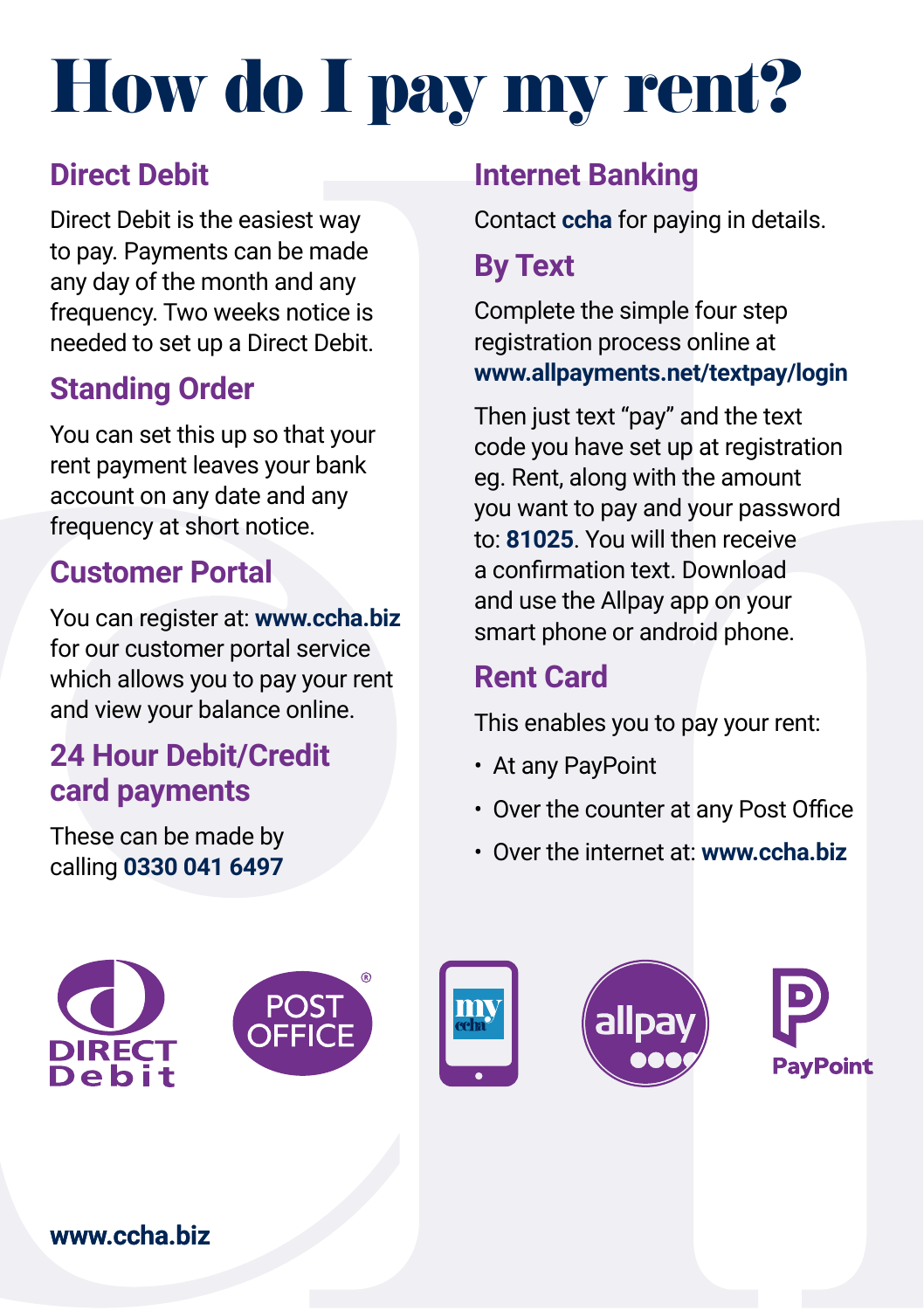### What happens if I don't pay my rent?

#### **Paying your rent is a priority when it comes to managing your bills and/or debts.**

- Non-payment of rent can lead to you losing your home. This is a last resort for ccha and we will do all we can to prevent this from happening, however we can only help if we have your full co-operation.
- You will be contacted either by phone, email, text, home visit or letter asking you to clear your rent arrears or to contact ccha immediately.
- If your arrears continue to rise, a notice of seeking possession

(NOSP) will be served against you. The NOSP will stay in force for twelve months and will allow ccha to apply to the court for possession of your property at any time during this period if you do not clear the debt or go into future arrears.

- It is in your best interest when served a NOSP to attend an interview with ccha to discuss your options.
- If you fail to clear the debt or maintain an agreed payment plan, ccha will make an application to the County Court for possession of your home.

Remember if you do not pay your rent, you may lose your home.

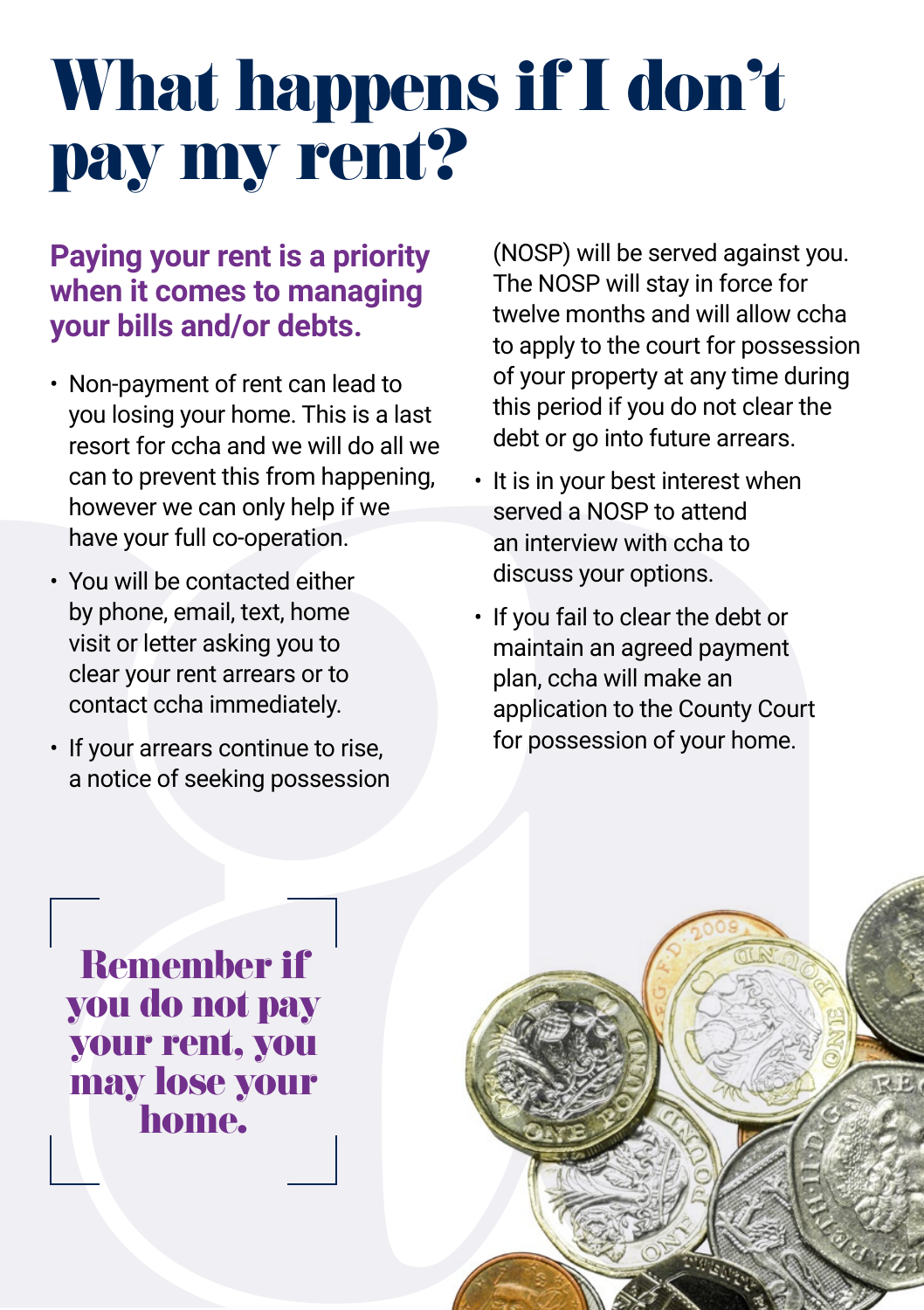## What to do if you owe rent

#### **Inform ccha straight away if you are having problems making your rent payment.**

- **• DO NOT** ignore letters, phone calls, texts or any other communication from our staff.
- **• DO** make sure you make any claim for housing benefit promptly - if you need assistance, ccha can help you make this claim.
- **• DO** contact ccha for an appointment with our Welfare and Debt Advice Officer or contact your local Citizens Advice Bureau for help.

## How can ccha help?

#### **We can assist with:**

- Rent Arrears
- Credit Debts and Negotiation
- Claiming Benefits
- Improving Budgeting Skills
- Dealing with Multiple Debts
- Benefit Appeal Advice
- Maximising your Income
- HB Backdates and Appeals
- Council Tax and Housing Benefit Overpayments
- Fuel and Utility Debt Advice
- Universal Credit Claims
- Full Benefit Health Check
- Applying for a Discretionary Housing Payment
- Form Filling

#### **[www.ccha.biz](http://www.ccha.biz)**

#### **We offer:**

- Home Visits
- Private Meetings
- Telephone Advice
- Case Work/Follow Ups
- Arrears Interviews